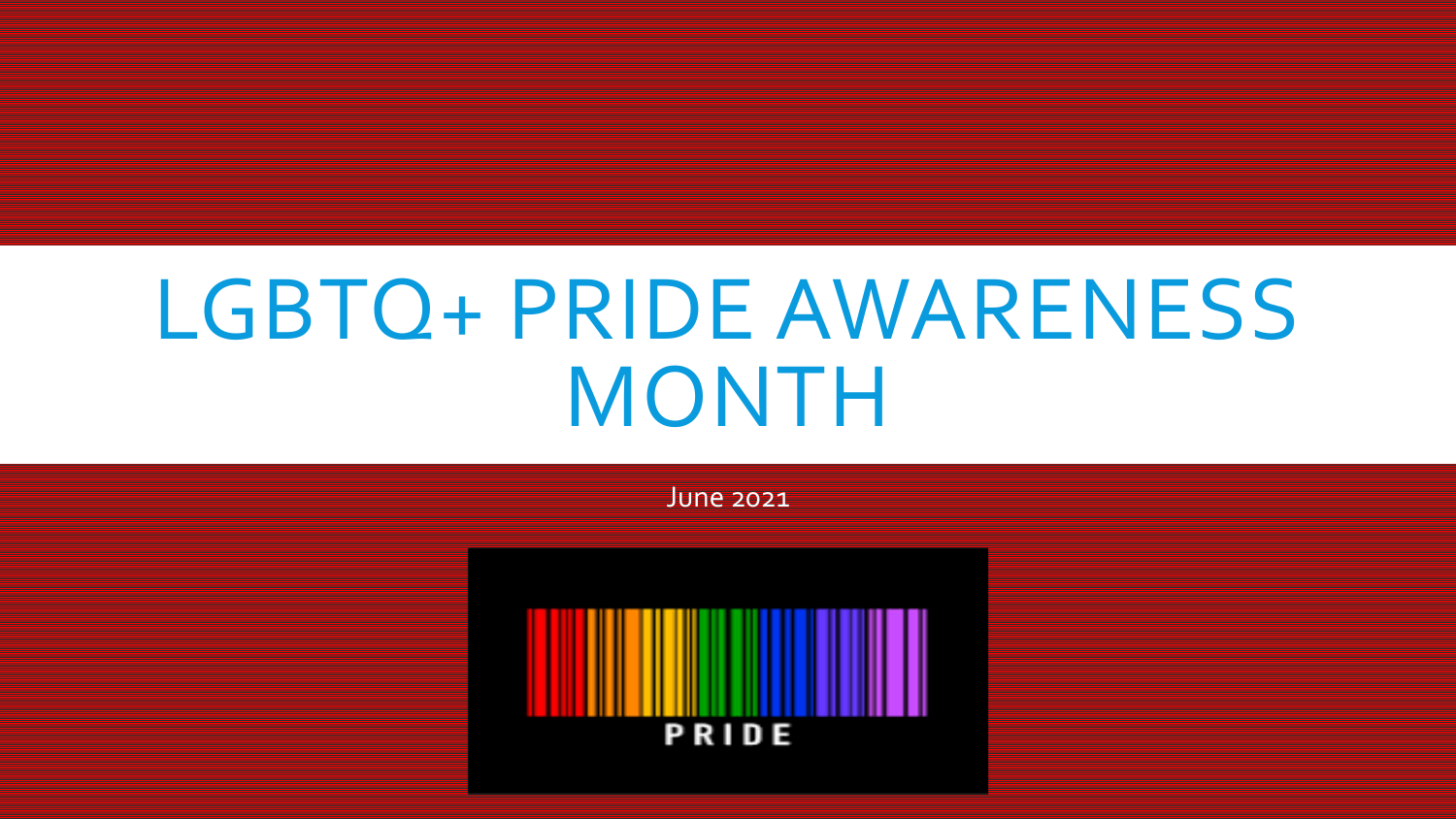### **HISTORY**

- Lesbian, Gay, Bisexual, Transgender, and Queer (LGBTQ) Pride month is celebrated to honor the 1969 Stonewall Uprising in Manhattan, where police roughly hauled employees and patrons out of bars.
- The Stonewall Riots are a series of 6 raids that began June 28, 1969 throughout neighboring streets.
- Throughout the state, it was illegal to serve alcohol to a homosexual person until 1966, and in 1969, homosexuality was still considered a criminal offense

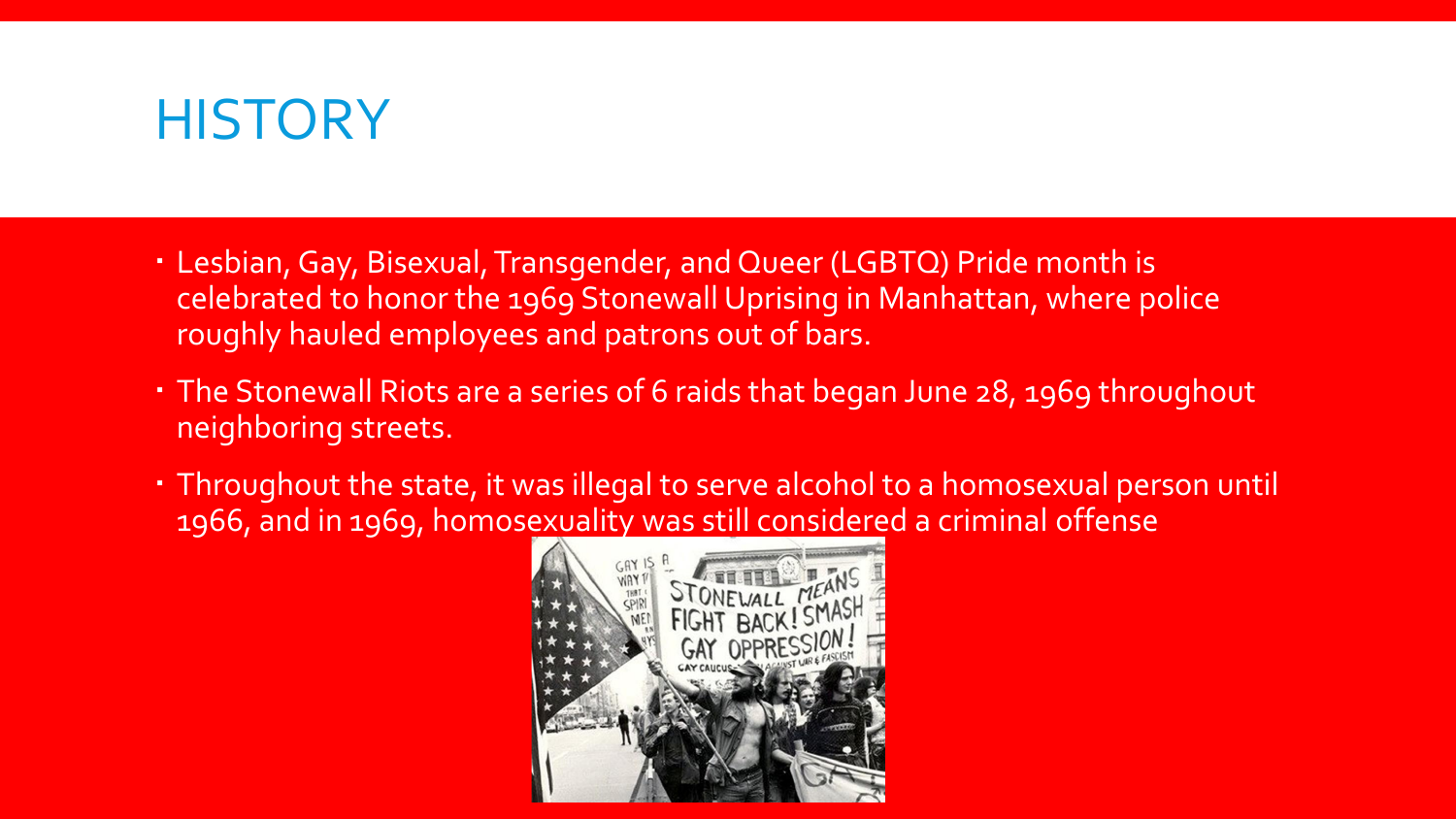### **HISTORY**



- The police raids on gay bars and spaces was not isolated to the East and West coasts, but was a phenomenon happening across the U.S. during this time
- Individuals and communities were an easy target for the police, because in New York in 1969, it was illegal to wear fewer than three items of "gender-inappropriate" clothing
- In 1950, being gay was classified by the medical community as a certified mental illness.
- The solution to cure LGBTQ citizens was to commit them to mental institutions and perform lobotomies on them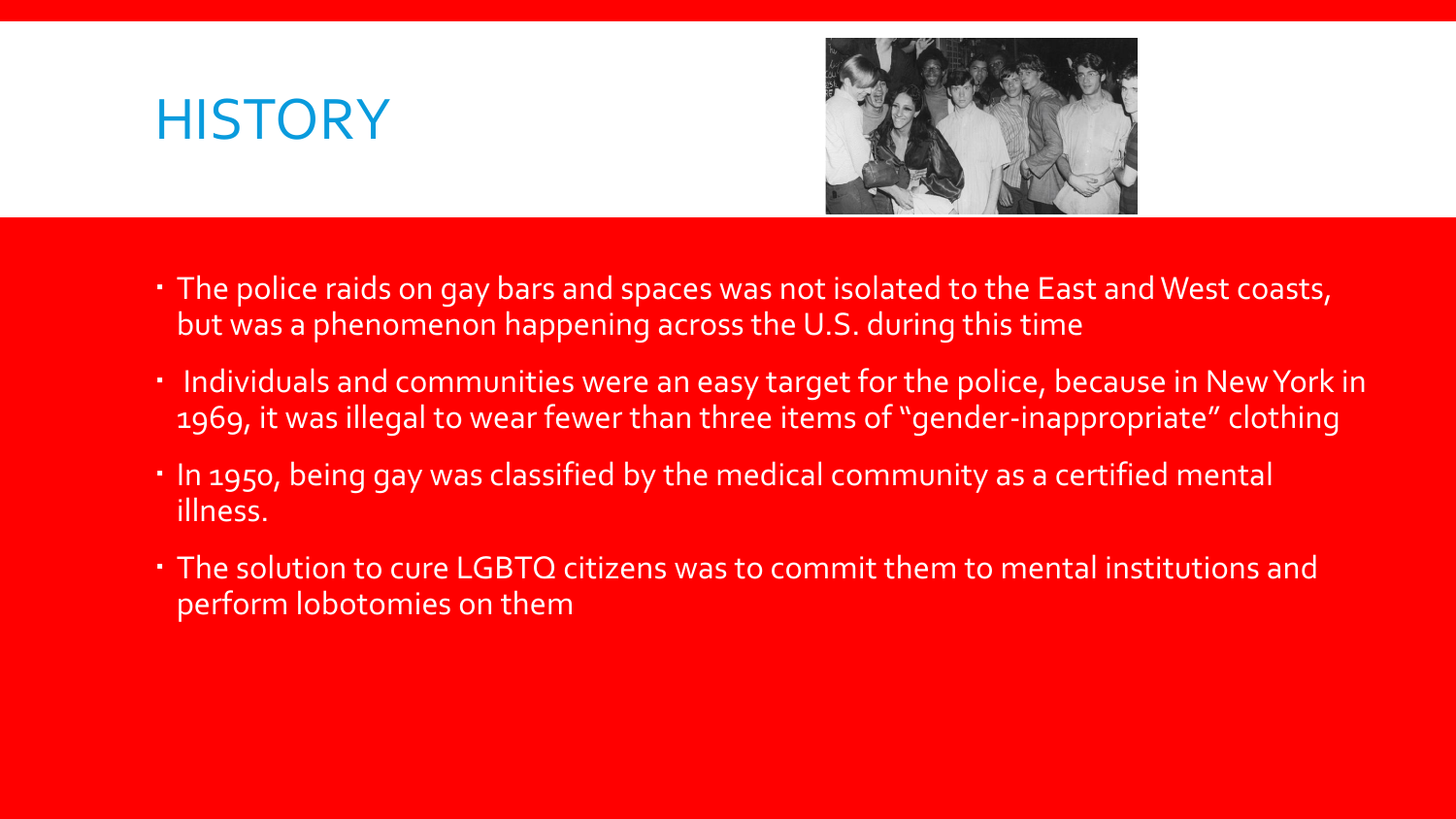### **HISTORY**

- The first Pride march in New York City was held on June 28, 1970, on the one-year anniversary of the Stonewall Uprising
- Memorials are held during this month for those members of the community who have been lost to hate crimes or HIV/AIDS.
- . In 2016, then-President Barack Obama designated the site of the riots-Stonewall Inn, Christopher Park, and the surrounding streets and sidewalks—a national monument in recognition of the area's contribution to gay rights.

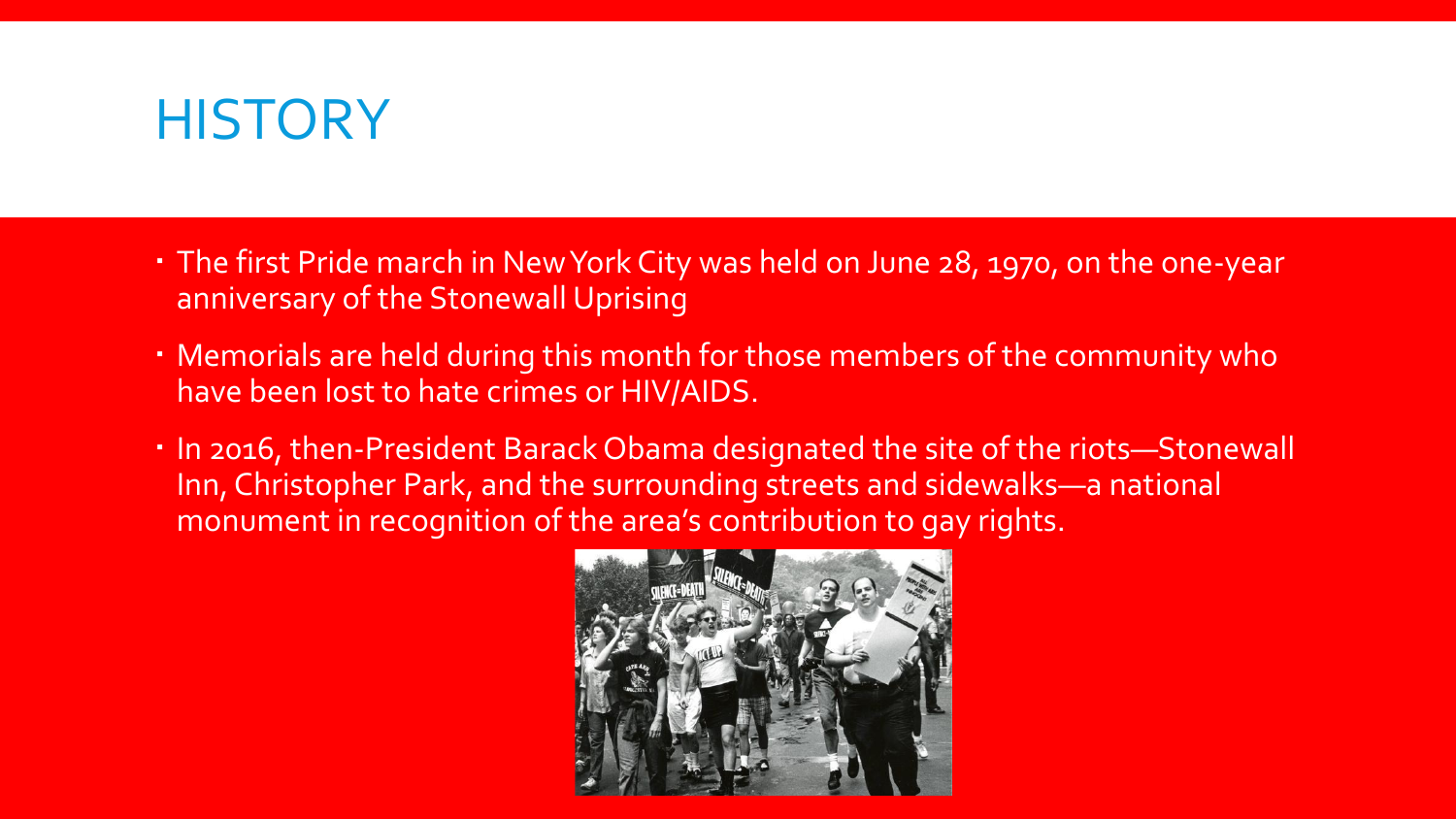## ELLIOT PAGE

- ly who I am
- Page is a Canadian actor and producer. In 2007, he had his breakthrough for his leading role in the film Juno.
- On February 14, 2014, Page, who was then presenting as female, came out as gay during a speech at the Human Rights Campaign "Time to Thrive" conference
- Growing up in Halifax, Nova Scotia, Page visualized himself as a boy in imaginary games, freed from the discomfort of how other people saw him: as a girl.
- Page became the first openly trans man to appear on the cover of Time Magazine